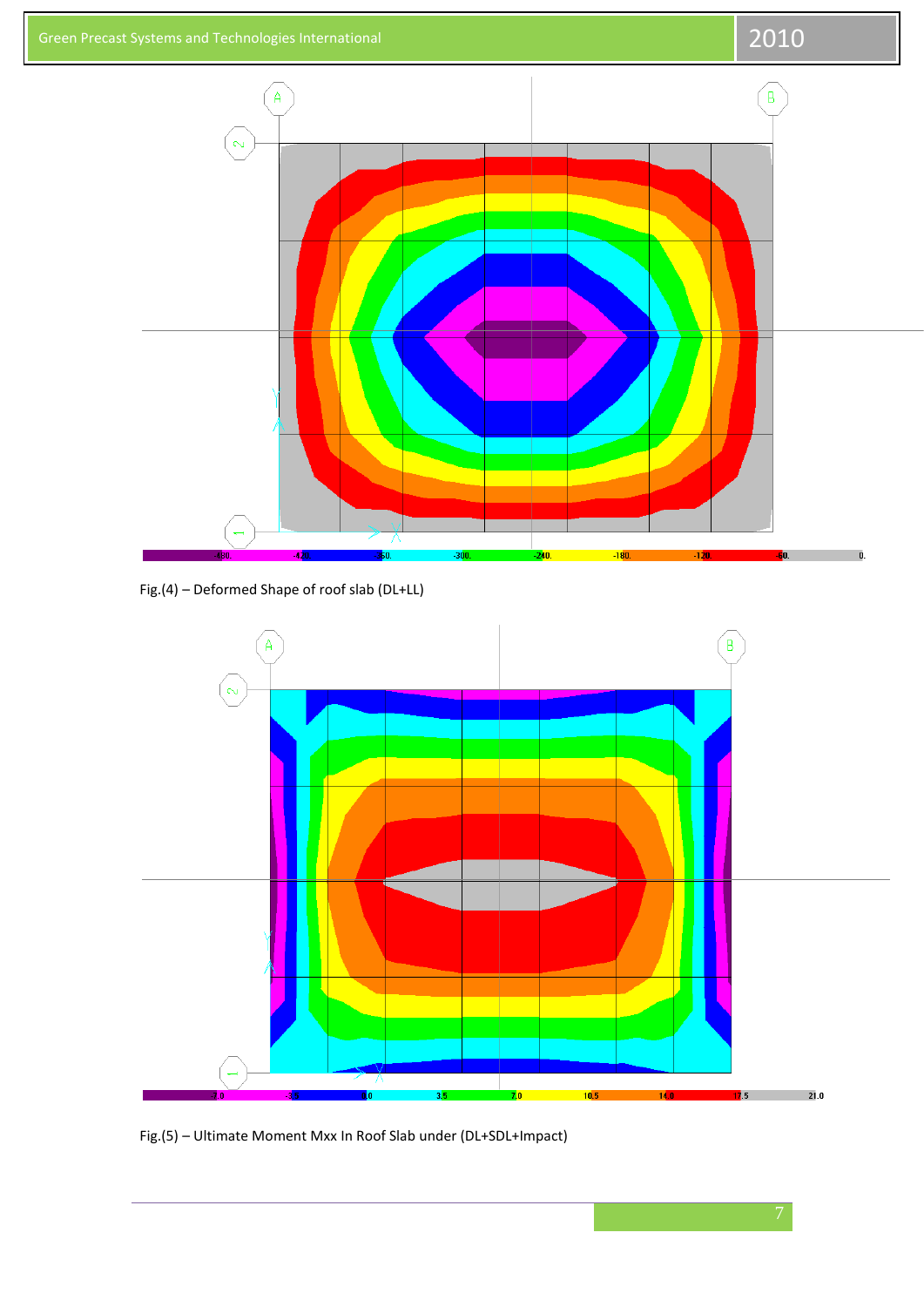

Fig.(6) – Ultimate Moment Myy In Roof Slab under (DL+SDL+Impact)



Fig.(7) – Ultimate Moment Mxx in Exterior Wall with opening under Impact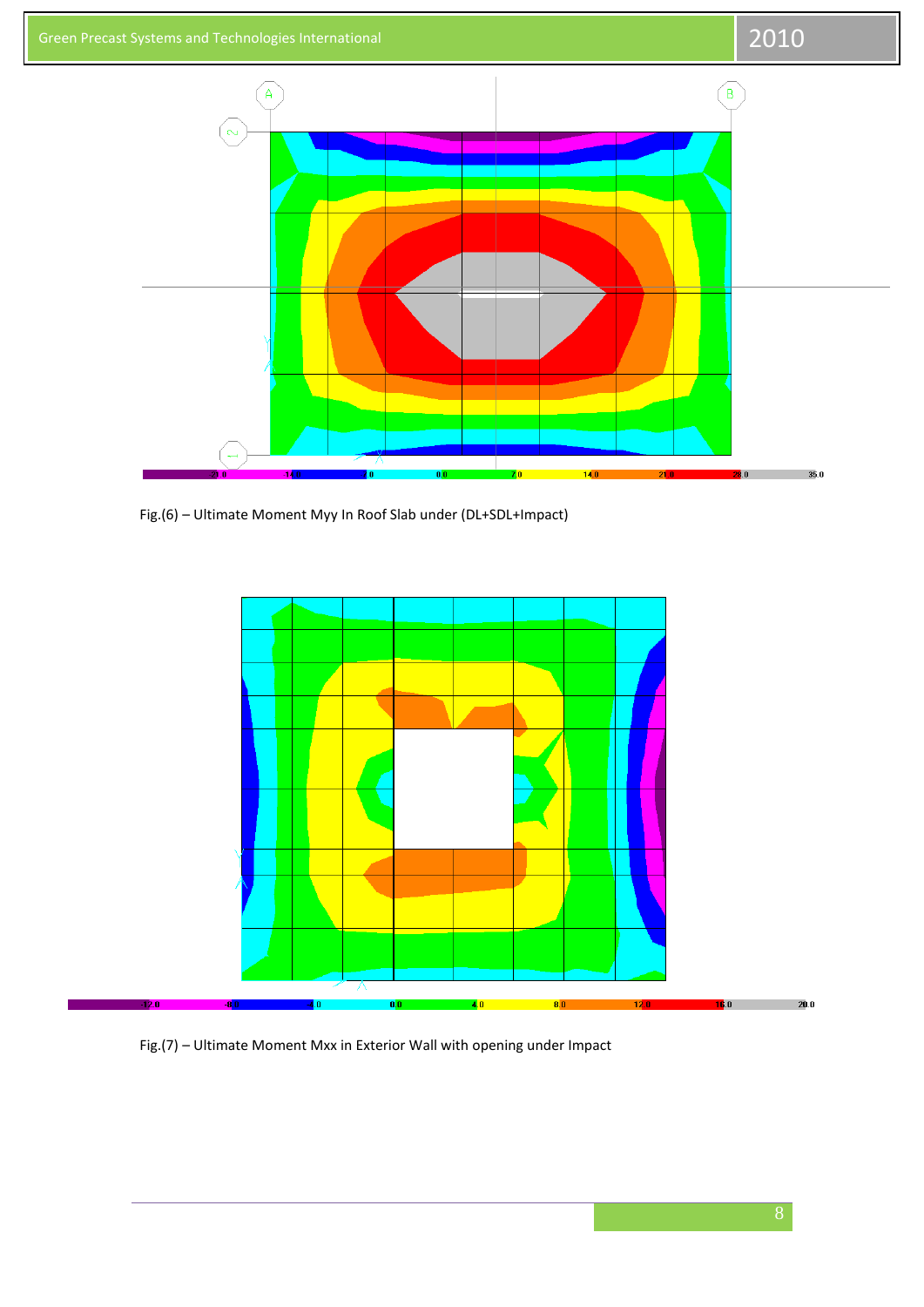

Fig.(8) - Ultimate Moment Myy in Exterior Wall with opening under Impact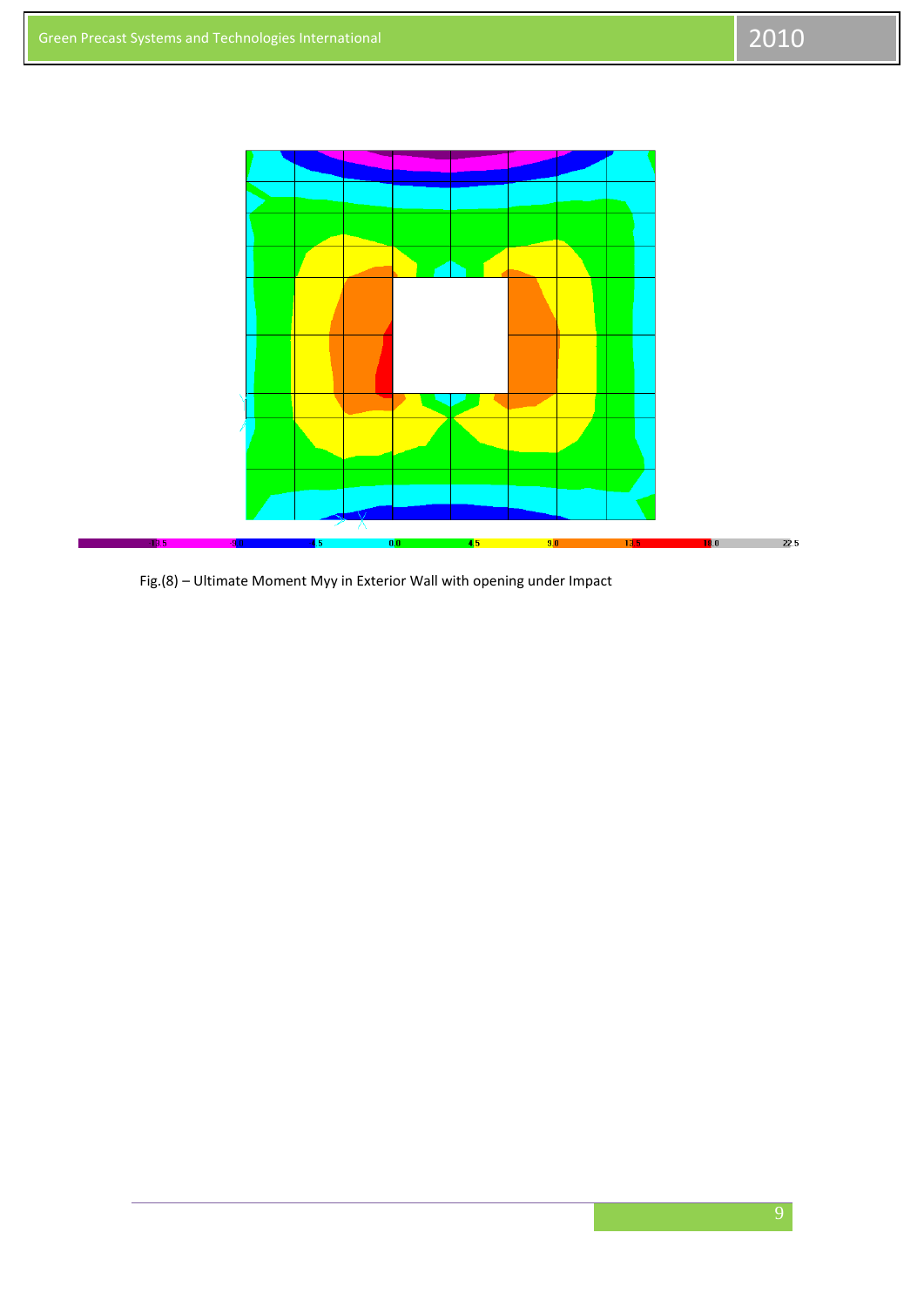## 5. ETABS MODEL

## a- Assumptions :

A 3D- ETABS Model was created for the whole building as shown in Fig.(9). The loads subjected were Dead Loads (DL), Superimposed Dead Load (SDL), Live Loads (LL), Wind Loads (W), Earthquake Loads (EQ) and Impact Loads (IM). Load combination were chosen as per ACI 318M-08 and UBC-97 codes. Analysis and Design runs were conducted. Serviceability and strength requirements of the codes were met satisfactorily.

## b- Results

The computer results are provided in software. Samples of deformed shapes and internal forces and moments are shown in Figs.(9 & 10) and Table (2).



Fig.(9) – 3D Model for the whole building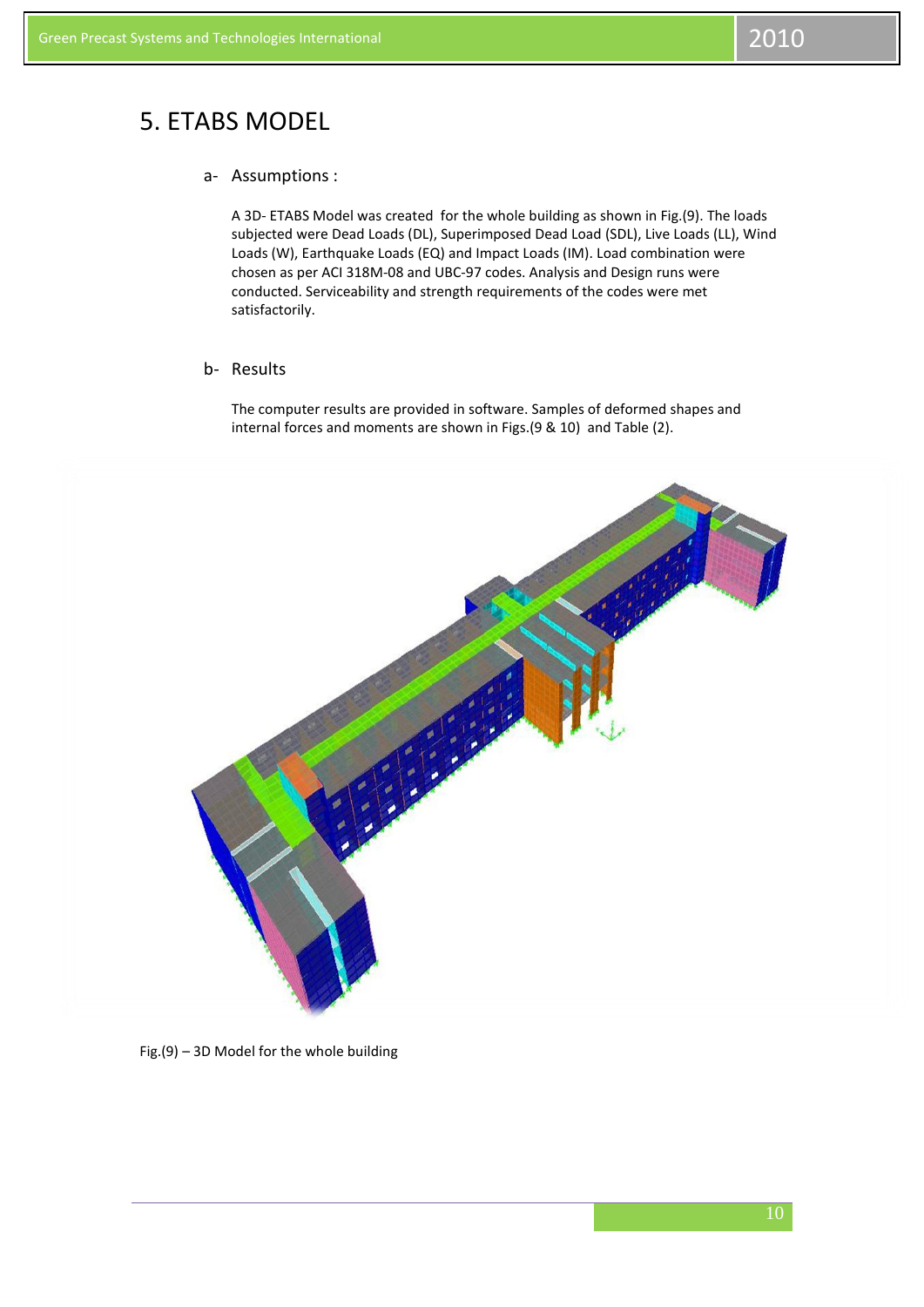

Fig.(10) – 3D Deformed shape under (Impact+DL+SDL+LL)

| Story  | Pier       | Load    | Loc           | P         | V <sub>2</sub> | V <sub>3</sub> | T            | M <sub>2</sub> | M <sub>3</sub> |
|--------|------------|---------|---------------|-----------|----------------|----------------|--------------|----------------|----------------|
| STORY1 | <b>P37</b> | UDLIM2Y | Top           | $-107.43$ | $-19.13$       | -4.87          | 0.041        | 4.302          | 26.369         |
| STORY1 | P37        | UDLIM2Y | <b>Bottom</b> | $-101.95$ | 4.02           | 0.62           | 0.197        | 0.114          | $-16.294$      |
| STORY1 | 4          | UDLIM2Y | Top           | $-107.39$ | 19.15          | -4.87          | $-0.041$     | 4.302          | $-26.353$      |
| STORY1 | 4          | UDLIM2Y | <b>Bottom</b> | $-101.85$ | $-3.97$        | 0.62           | $-0.197$     | 0.114          | 16.349         |
| STORY1 | 37         | UDLIM2Y | Top           | $-869.57$ | $-6.04$        | 1153.91        | 115.129      | $-386.844$     | 182.887        |
| STORY1 | 37         | UDLIM2Y | <b>Bottom</b> | $-389.9$  | $-13.92$       | $-1132.74$     | $-82.63$     | $-355.881$     | 387.565        |
| STORY1 | 39         | UDLIM2Y | Top           | $-869.37$ | 8.08           | 1153.91        | $-115.131$   | $-386.844$     | $-184.548$     |
| STORY1 | 39         | UDLIM2Y | Bottom        | $-389.67$ | 15.9           | $-1132.74$     | 82.629       | $-355.882$     | $-388.157$     |
| STORY1 | 40         | UDLIM2Y | Top           | $-229.61$ | 0.17           | 328.55         | $-0.001$     | $-145.953$     | 0.269          |
| STORY1 | 40         | UDLIM2Y | Bottom        | $-204.47$ | 0.17           | $-313.09$      | $\mathbf{0}$ | $-123.283$     | 0.554          |
| STORY1 | 41         | UDLIM2Y | Top           | $-138.44$ | $-135.24$      | 1.94           | 1.065        | 1.389          | 31.495         |
| STORY1 | 41         | UDLIM2Y | Bottom        | $-139.38$ | $-196.73$      | $-7.25$        | $-1.256$     | $-4.777$       | $-186.662$     |
| STORY1 | 42         | UDLIM2Y | Top           | $-138.3$  | $-135.16$      | $-1.94$        | $-1.065$     | $-1.389$       | 31.374         |
| STORY1 | 42         | UDLIM2Y | Bottom        | $-139.2$  | $-196.69$      | 7.25           | 1.256        | 4.776          | $-186.762$     |

Table 2 – Sample results for exterior walls under (DL+SDL+LL+Impact)